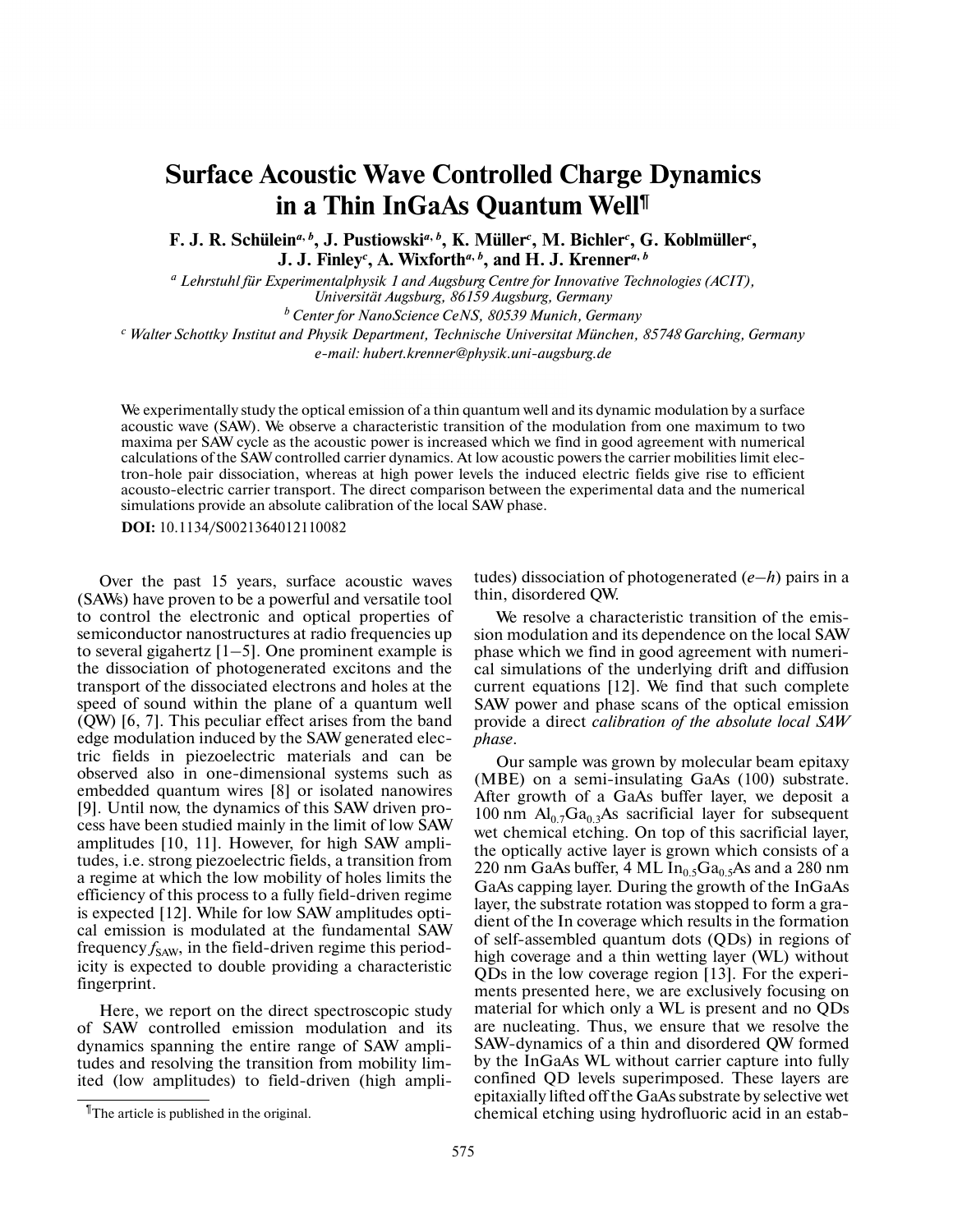

**Fig. 1.** (a) Schematic of hybrid SAW device consisting of a  $LiNbO<sub>3</sub>$  chip with an IDT to generate a SAW and an epitaxially transferred GaAs-based heterostructure. (b) Type- II band edge modulation induced by a SAW leading to a spatial separation of electrons and holes. (c) Electric potential Φ (line) and electric field orientation (*F*) at (*x* = 0) (arrows) as a function of the local SAW phase  $(\varphi)$ .

lished process [2, 14, 15] and transferred on a 128° rot  $YX$  LiNbO<sub>3</sub> host substrate. On this highly piezoelectric crystal SAWs can be excited ail-electrically by interdigital transducers (IDTs) with a more than one order of magnitude increased efficiency compared to GaAs. A schematic of the final device is shown in Fig. 1a, which allows for excitation of Rayleigh-type SAWs with a wavelength  $\lambda_{SAW} = 40 \mu m$  corresponding to a frequency  $f_{SAW} = 98 \text{ MHz}$  ( $T_{SAW} = 10.2 \text{ ns}$ ). The strain and electric fields accompanying the SAW in the  $LiNbO<sub>3</sub>$  substrate extend to the optically active semiconductor layers as the total thickness of the semicon ductor film of 500 nm is ~80 times smaller than the acoustic wavelength. All optical experiments are carried out at  $T = 10$  K in a liquid Helium flow cryostat in a conventional μ-photoluminescence (PL) setup. For

the optical excitation, we use an externally triggered pulsed laser diode emitting ~60 ps long pulses at 661 nm with 500 nW time averaged power. The laser beam is focused onto the sample by a  $50\times$  objective to  $a \sim 2 \mu m$  diameter spot and the emitted PL is collected by the same objective. The PL signal dispersed by a 0.5 m grating monochromator is analyzed using a Si single photon avalanche diode (SPAD). In order to resolve the full SAW-driven dynamics of the PL even using time-integrated detection, we employ a phase locked, stroboscopic excitation scheme [16] for which we actively phase-lock an rf signal generator to excite the SAW and a pulse generator to trigger the laser diode by setting  $nf_{\text{laser}} = f_{\text{SAW}}$  with *n* integer. With this technique, we are able to tune the laser excitation over two full SAW cycles by tuning the relative phase  $-2\pi \leq$  $\varphi \leq +2\pi$  of the RF signal which generates the SAW.

The SAW induced piezoelectric fields lead to a type-II band edge modulation in the QW which leads to a dissociation of photo generated *e*–*h* pairs. At suf ficiently high acoustic powers the two carrier species can be transferred to their respective stable points in the conduction and valence band which are separated by half the acoustic wavelength, thus suppressing their radiative recombination [6]. This is shown schemati cally in Fig. 1b. At a fixed point in space, the electric potential  $\Phi$  oscillates as the local SAW phase  $\varphi$  tunes over  $2π$ . As depicted in Fig. 1c, the resulting electric field *F* gyrates with two characteristic maxima of its lateral component at  $\varphi = 0$ ,  $2\pi$  and  $\varphi = \pi$  where the inplane component of  $|\nabla \Phi|$  is maximum. At these characteristic values of ϕ *field-driven* processes are expected to dominate [12] giving rise to two minima of the QW emission per SAW cycle which become observable at high SAW amplitudes.

In Fig. 2a we present the measured PL emission intensity of the QW as a function of the RF power,  $-41$  dBm  $\leq P_{RF} \leq 27$  dBm, applied to the IDT and the (local) SAW phase  $\varphi$  tuned from  $-2\pi$  to  $+2\pi$ . As the RF power is increased, the emission shows the charac teristic quenching behavior due to the dissociation of *e*–*h* pairs and the resulting inhibition of their radiative recombination. At fixed  $P_{RF}$  the emission exhibits oscillatory behavior as  $\varphi$  is tuned. At low  $P_{RF}$  < 20 dBm, we observe a modulation with one maxi mum per SAW cycle (i.e., two maxima over the 4° range studied here). As  $P_{RF}$  increases, a second oscillation with two maxima per cycle sets in and becomes more prominent at higher RF power levels. To further analyze this data we plot ϕ scans at selected character istic RF power levels in Fig. 2b. In this data, we iden tify four regimes:

(i) for smallest acoustic powers below –40 dBm (black square/line) no pronounced modulation is resolved;

(ii) at small SAW powers,  $-40$  dBm  $\leq P_{SAW} \leq$ 25 dBm (red bullet/line online) we observe a weak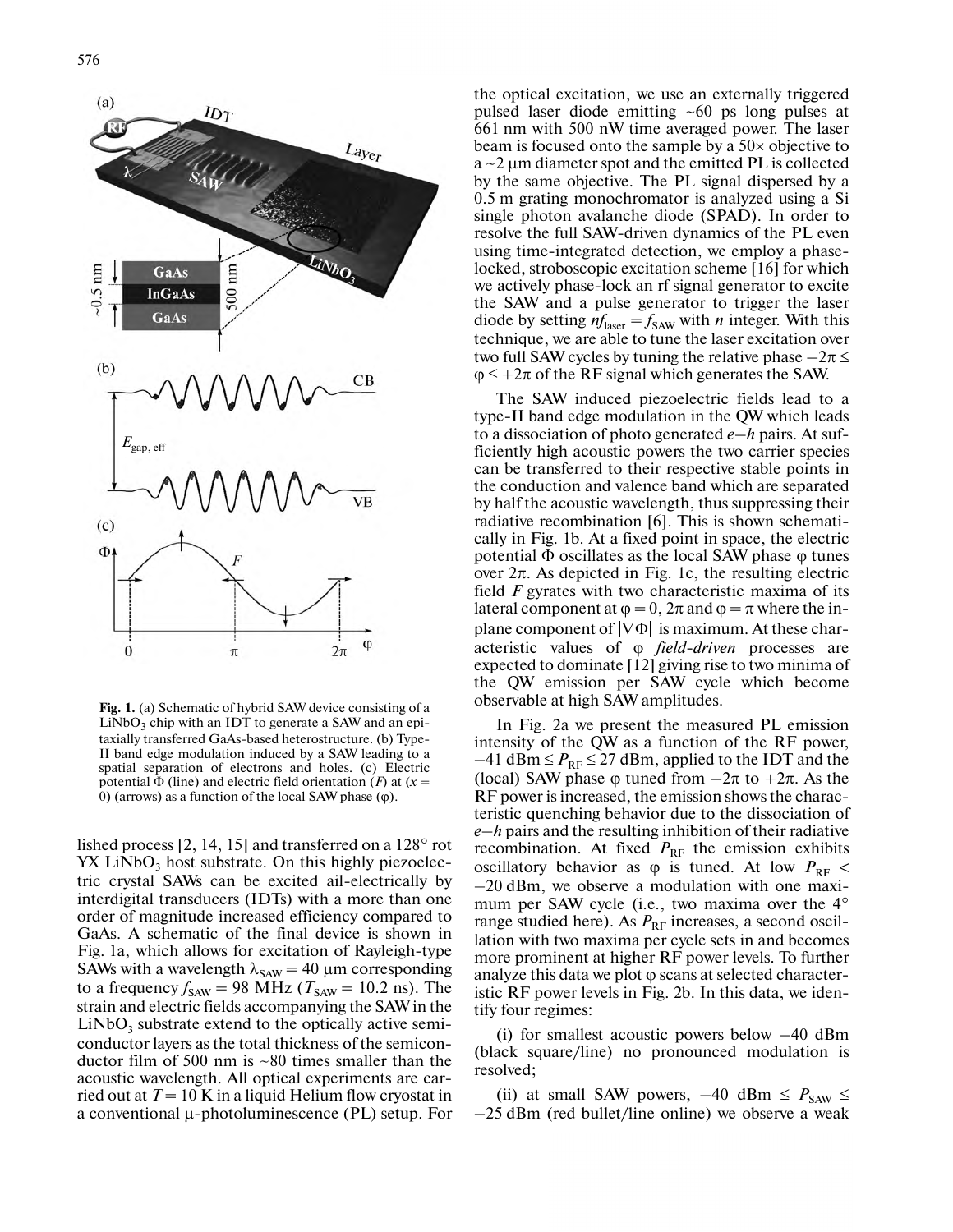

**Fig. 2.** (a) Intensity map of the QW PL as a function of the acoustic power and relative phase. (b) Five representative phase scans over two SAW cycles ( $-2\pi \le \varphi \le 2\pi$ ) at constant SAW powers (symbols) and fits of Eq. (1) (lines) demonstrating the transition from one maximum to two maxima per SAW cycle. (c) Simulated SAW intensity modulation (lines) corresponding to the exper imental data.

 $\leq$ 10% peak-to-peak modulation with the fundamental period of the SAW. Moreover, the overall intensity increases compared to no SAW excited. Here, the band edge modulation induced by the SAW is weak and, therefore, the finite mobilities of electrons and holes are limiting the carrier transport;

(iii) in the intermediate power range (green up tri angle/line and light blue down triangle/line online),  $-25$  dBm  $\leq P_{SAW} \leq 10$  dBm, two modulations of the emission are superimposed. In addition to the aforementioned modulation with *one maximum*, a second oscillation with *two maxima* per SAW cycle is clearly resolved. This additional modulation becomes more pronounced with increasing RF power pointing towards the predicted transition to fully field-driven carrier dissociation and transport;

(iv) at the highest power levels accessible,  $P_{\text{SAW}} \geq$ 10 dBm, field-driven processes dominate and the overall emission is almost completely quenched. Most notably, the two characteristic maxima per SAW cycle exhibit dissimilar amplitudes (dark blue chevron/line online).

In order to explain our experimental findings, we numerically solve the underlying drift and diffusion equations for electrons and holes in the acoustically defined potential as a function of  $\varphi$  and  $P_{\rm RF}$ . For these simulations we assume an *e* mobility of  $(\mu_e =$ 100 cm<sup>2</sup> /(V s)), one order of magnitude lager than that of holes ( $\mu_h = 10 \text{ cm}^2 / (\text{V s})$ ). In addition, we use the measured radiative lifetime of the QW excitons ( $\tau$  = 0.6 ns), the excitation laser spot diameter and its pulse duration as input parameters. The actual acoustic power is calculated from the applied RF power using the conversion efficiency of the IDT determined from its reflected RF power spectrum  $(S_{11})$ . In these simulations we first calculate the temporal and spatial evolution of carrier densities  $e(x, t)$  and  $h(x, t)$  and from the emission intensity given by  $I(x, t) \propto eh$ . The such calculated integrated emission intensity is plotted as a function of  $P_{RF}$  in Fig. 2c for five different acoustic powers corresponding to the approximate experimen tal power levels.Clearly, oursimulationsreproduce the two SAW-driven oscillations observed in the experi mental data very well. This excellent agreement directly confirms that the observed spectroscopic sig natures can be fully treated using a classical model of electrons and holes in a SAW generated potential. To investigate the underlying processes in more detail, we plot the  $e(x, t)$  (blue online) and  $h(x, t)$  (orange online) in the main panels of Fig. 3 and the resulting temporal evolution of the emission (upper panels) for three selected acoustic powers for an optical excitation at  $\varphi = 3\pi/2$ . The two logarithmic color scales encoding electrons and holes are added up. Thus dark gray cor responds to a large spatial and temporal overlap.  $(i + ii)$  For the case of low acoustic powers (cf. Fig. 3a), corresponding to the red traces/bullets in Figs. 2b and 2c, both carrier species are weakly affected in the externally induced potential. Due to their higher mobility, electrons are "shaken" more effectively leading to a reduction of their temporal overlap with the nearly stationary holes. Thus, the QW emission extends to longer times compared to the unperturbed decay without SAW (dashed line). This weak effect gives rise to a weak modulation of the over all intensity with one maximum per SAW cycle. (iii) For intermediate acoustic powers (cf. Fig. 3b,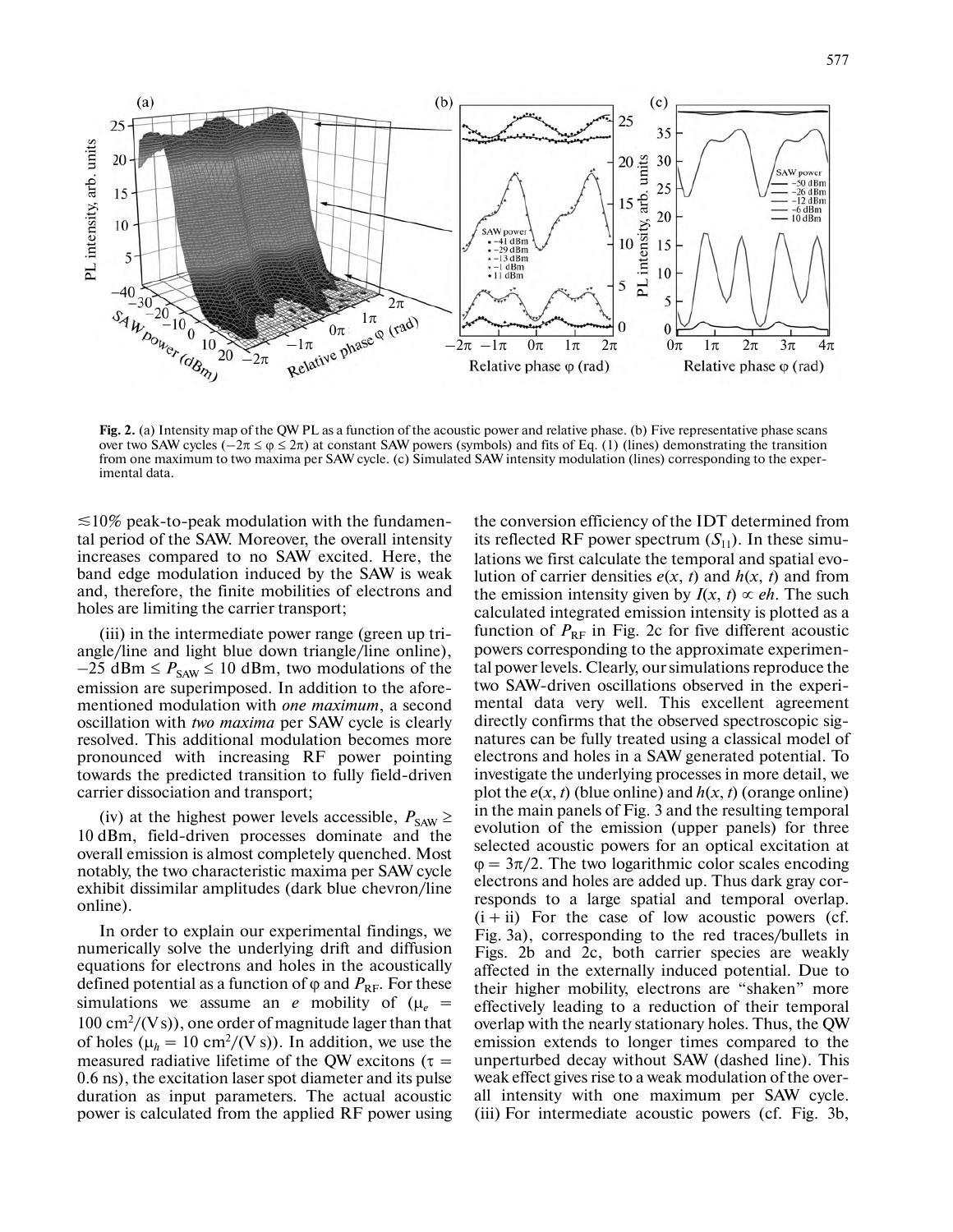

**Fig. 3.** Simulated *e* and *h* spatial distributions as a function of time (lower panels) and the resulting temporal evolution of the QW emission (upper panels, blue solid lines) for low (a), intermediate (b), and high (c) SAW amplitudes. The unperturbed PL tran sient is plotted as a reference (dashed green lines online). The optical excitation occurs at  $\varphi = 3\pi/2$  of the downward propagating SAW.

green up triangles/lines and light blue down triangles lines in Figs. 2b and 2c online) holes still remain stationary. However, electrons are efficiently and rapidly transferred to their stable points in the conduction band at which they are conveyed at the speed of sound by the SAW. This field-driven dissociation gives rise to a fast quenching of the emission (upper panel) which leads to intensity modulation with two maxima per SAW cycle. Since  $F \propto \sqrt{P_{RF}}$ , this process and the resulting modulation become more pronounced for increasing  $P_{\text{RF}}$ . Moreover, the electrons initially transferred to the minimum located against the SAW propagation are conveyed across the stationary holes exactly half of the acoustic period later. Thus, a time delayed emission maximum is clearly resolved in the calculated time transient in the upper panel of Fig. 3b. (iv) For high acoustic powers (cf. Fig. 3c, dark blue chevrons/lines in Figs. 2b and 2c) both carrier species are efficiently conveyed by the SAW at their stable points. Due to the high electric fields, the transfer to these points occurs quasi-instantaneously giving rise to a rapid temporal decay of the QW emission as seen in the upper panel of Fig. 3c. Due to the rapid nature of the field-driven charge separation, emission is *only* observed when both electrons and holes are generated at their stable points. The different intensities of the two emission maxima reflect the different mobilities of electrons and holes. The higher maximum corre sponds to  $\varphi = \pi/2$  where electrons are excited at their stable point in the band structure and the charge separation is dictated by the lower hole mobility. In contrast, at  $\varphi = 3\pi/2$  where holes are stationary and higher mobility electrons are transferred to their stable point which in turn gives rise to a faster charge separation and reduced emission intensity. Therefore, we are able to obtain an *absolute* calibration of φ from the intensity modulation measured at highest RF powers.

In order to analyze the evolution of the SAW mod ulation of the QW emission intensity we fit all experi mental data sets using two oscillations given by

$$
I(\varphi) = I_0 + I_1 \sin(\varphi - \gamma_1) + I_2 \sin(2[\varphi - \gamma_2]). \tag{1}
$$

Here  $I_0$  is a constant mean intensity onto which two modulations with the fundamental and double period are superimposed. The amplitudes and relative phases of two oscillations are denoted  $I_{1,2}$  and  $\gamma_{1,2}$  with indices 1 and 2 corresponding to one and two maxima per  $2\pi$ , respectively. Examples of the obtained best fits are plotted as solid lines in Fig. 2b reproducing the exper imental data. From the fits of Eq. (1) to the experi mental data we extracted the amplitudes  $I_{1,2}$  and the relative phases  $\gamma_{1,2}$  which are summarized in Fig. 4a. In the upper panel, the intensities  $I_1$  (red squares online),  $I_2$  (blue bullets online), and  $I_0$  (black triangles online) are plotted on a logarithmic scale as a function of the applied RF power. Here,  $I_1$  and  $I_2$  are normalized to  $I_0$  at the respective RF power and  $I_0$  to its maximum total intensity  $I_0^{\max}$  . The constant offset  $I_0$  shows the characteristic continuous quenching behavior as  $P_{\text{RF}}$  is increased. At low RF powers, the amplitudes of the two modulations  $I_1$  and  $I_2$  show dissimilar variations as  $P_{RF}$  is tuned. While  $I_1$  follows a square root dependence  $\propto$   $\sqrt{P_\text{RF}}$  ,  $I_2$  increases linearly as indicated by the two lines of slope 0.5 (red online) and 1 (blue online). The electric field *F* induced by the SAW is

proportional to its amplitude, scaling  $A_{\text{SAW}} \propto \sqrt{P_{\text{RF}}}$ .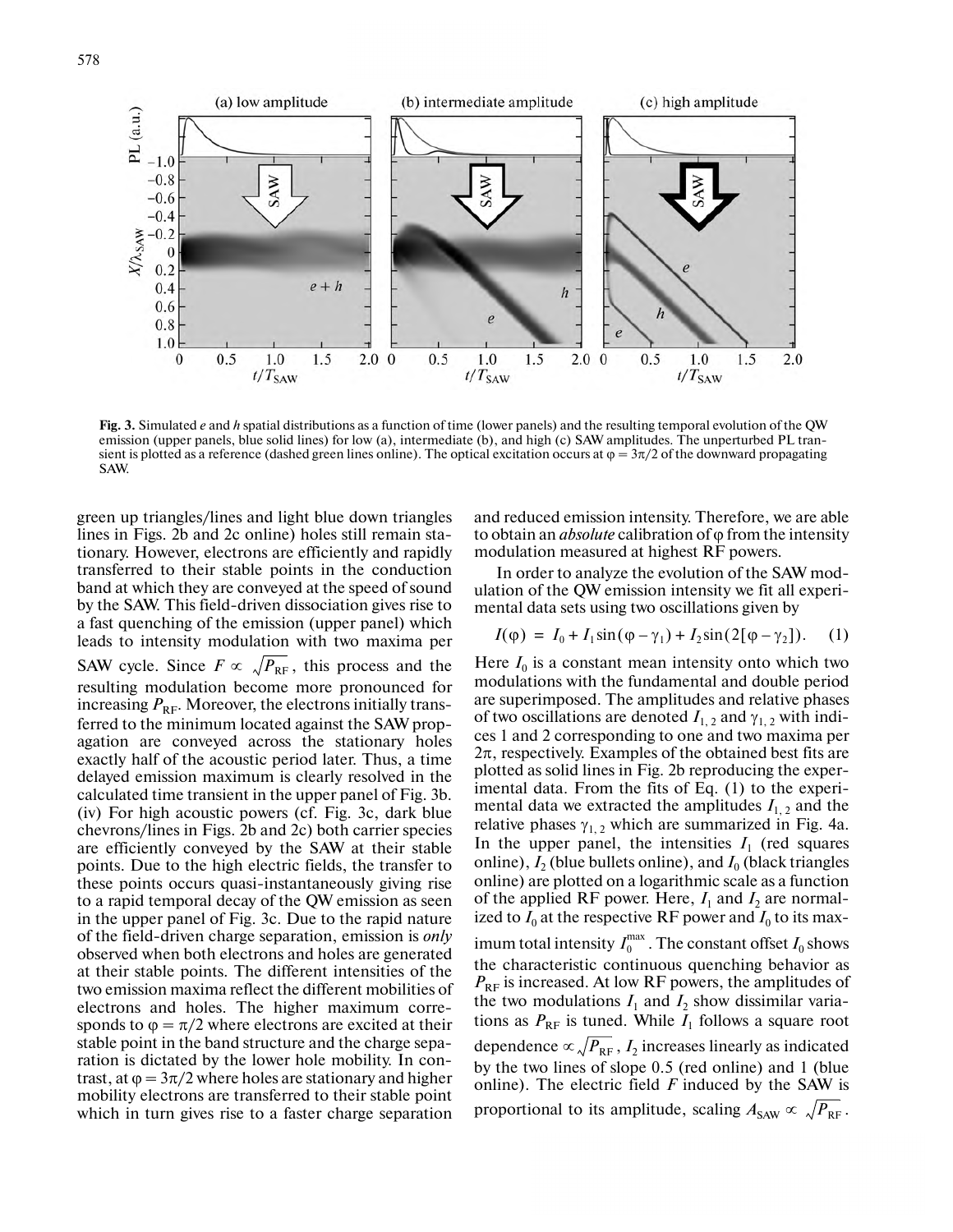

**Fig. 4.** Fitted parameters of Eq. (1) to the experimental data (a) and results of numerical simulations (b). The normalized ampli tudes  $(I_0, I_1, I_2)$  and relative phases  $(\gamma_1, \gamma_2)$  are plotted as symbols in the upper and lower panels, respectively. The lines in the upper panels correspond to power laws with exponents 0.5 (red online) and 1 (blue online), the lines in the lower left panel are guides to the eye.

Thus,  $I_1$  and  $I_2$  increase linearly and quadratically with *F*. Since the drift velocity of electrons and holes is  $v_{e/h} = \mu_{e/h} F$ , the linear and quadratic dependencies directly reflect the fact that one carrier species (electrons) or both carrier species (electrons and holes) are drifting in the SAW generated electric field. At high SAW power levels, both processes contribute equally and the two modulation amplitudes  $I_1$  and  $I_2$  become comparable to the mean signal level  $I_0$ . The analysis of the relative phases  $\gamma_1$  (bullets) and  $\gamma_2$  (triangles) as a function of  $P_{RF}$  plotted in the lower panel of Fig. 4a shows dissimilar behavior for these two parameters.  $\gamma_2$ is constant over the entire range of RF powers since this modulation marks the absolute phases of the stable points for electrons and holes. In contrast,  $\gamma_1$  exhibits a characteristic shift by  $\neg \pi$  in the transition region between the mobility limited regime at small  $P_{\rm RF}$  < -25 dBm and the field-dominated regime  $P_{\rm RF}$  > 10 dBm. These experimentally observed behaviors of the amplitudes  $I_{0,1,2}$  and the relative phases  $\gamma_{1,2}$  are well reproduced by our numerical simulations by using the same fitting procedure which was applied to the experimental data. The results of these fits are plotted in Fig. 4b. Clearly, the calculated intensities (upper panel) the relative phases (lower panel) reproduce well the experimental data. The characteristic power laws for  $I_1$  and  $I_2$ , constant value of  $\gamma_2$  and the  $\pi$  phase shift of  $\gamma_1$  are clearly resolved in our simulations.

In summary, we performed a combined experimen tal and theoretical study on the dynamic acousto-elec